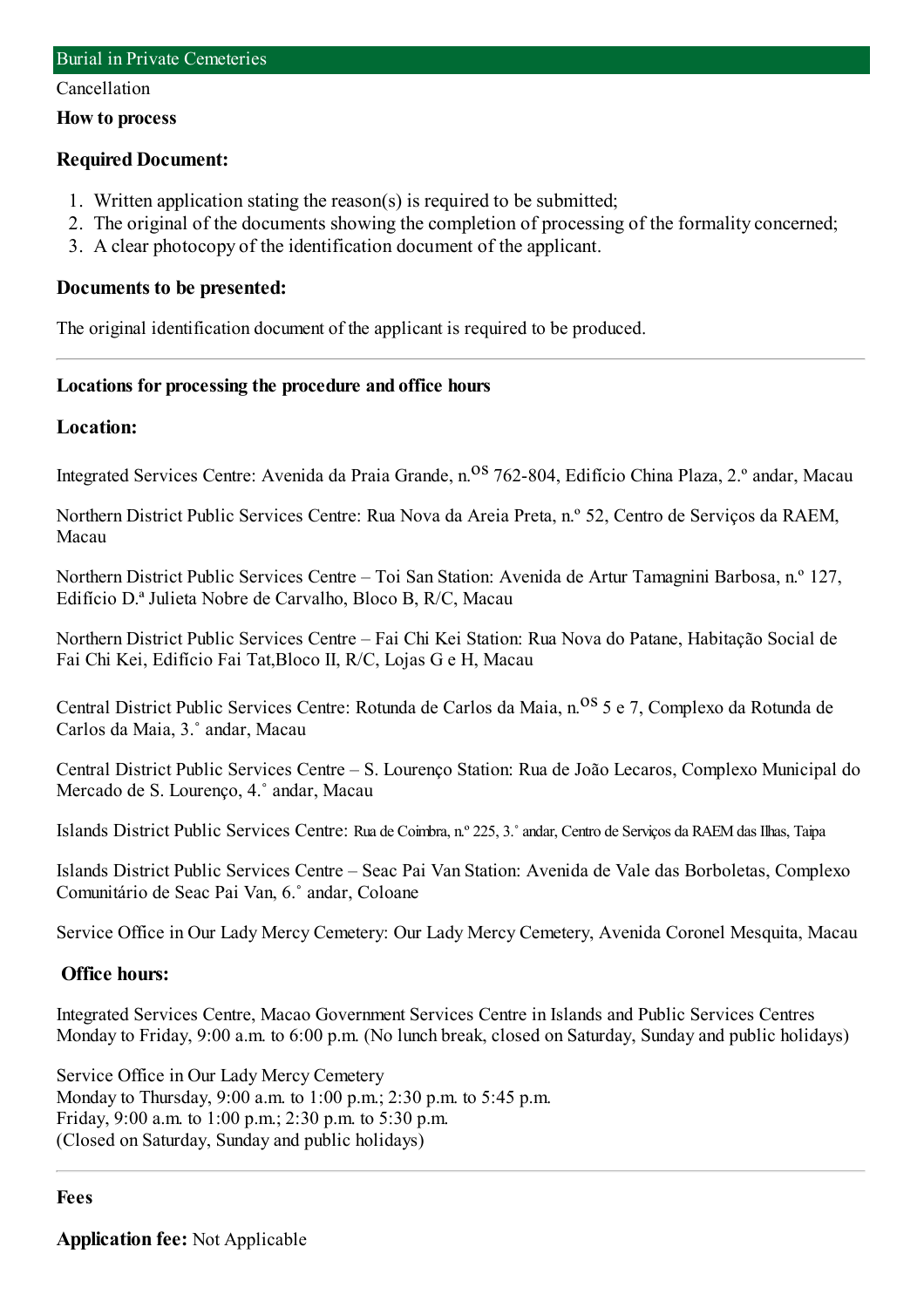**Time required for processing**

**Processing time:** 10 working days

## **Remarks/ points to note for application**

**Important note:** The application concerned becomes effective only upon approval.

#### **Relevant standards or requirements**

Not applicable

# **Progress enquiry and obtaining result of service**

Notification by phone

## **Formalities**

- Application
- Cancellation

## **Frequently asked questions**

- 1. Is application for license for burial in private cemeteries to IAM required for burying the deceased family members / relatives in private cemeteries?
- 2. How long can the remains be exhumed after the deceased's burial in the tomb?

## **Legislations**

- Administrative Regulation no. 37/2003 "Regulamento de administração, funcionamento e fiscalização dos cemitérios" (Regulations on management, operation and supervision of cemeteries) amended by Administrative Regulation no. 22/2019;
- Decree-Law no. 7/85/M -Updating medical-legal conditions pertaining to the relocation, removal, burial, cremation and incineration of remains dated 9 February amended byDecree-Law no. 47/85/M dated 15 June and Administrative Regulation no. 15/2019.

## **Penalties**

Anyone who commits the administrative infractions stipulated in Clause 1 of Article 23 of Administrative Regulation no. 37/2003 "Regulamento de administração, funcionamento e fiscalização dos cemitérios" (Regulations on management, operation and supervision of cemeteries) amended by Administrative Regulation no. 22/2019 is liable to a fine of